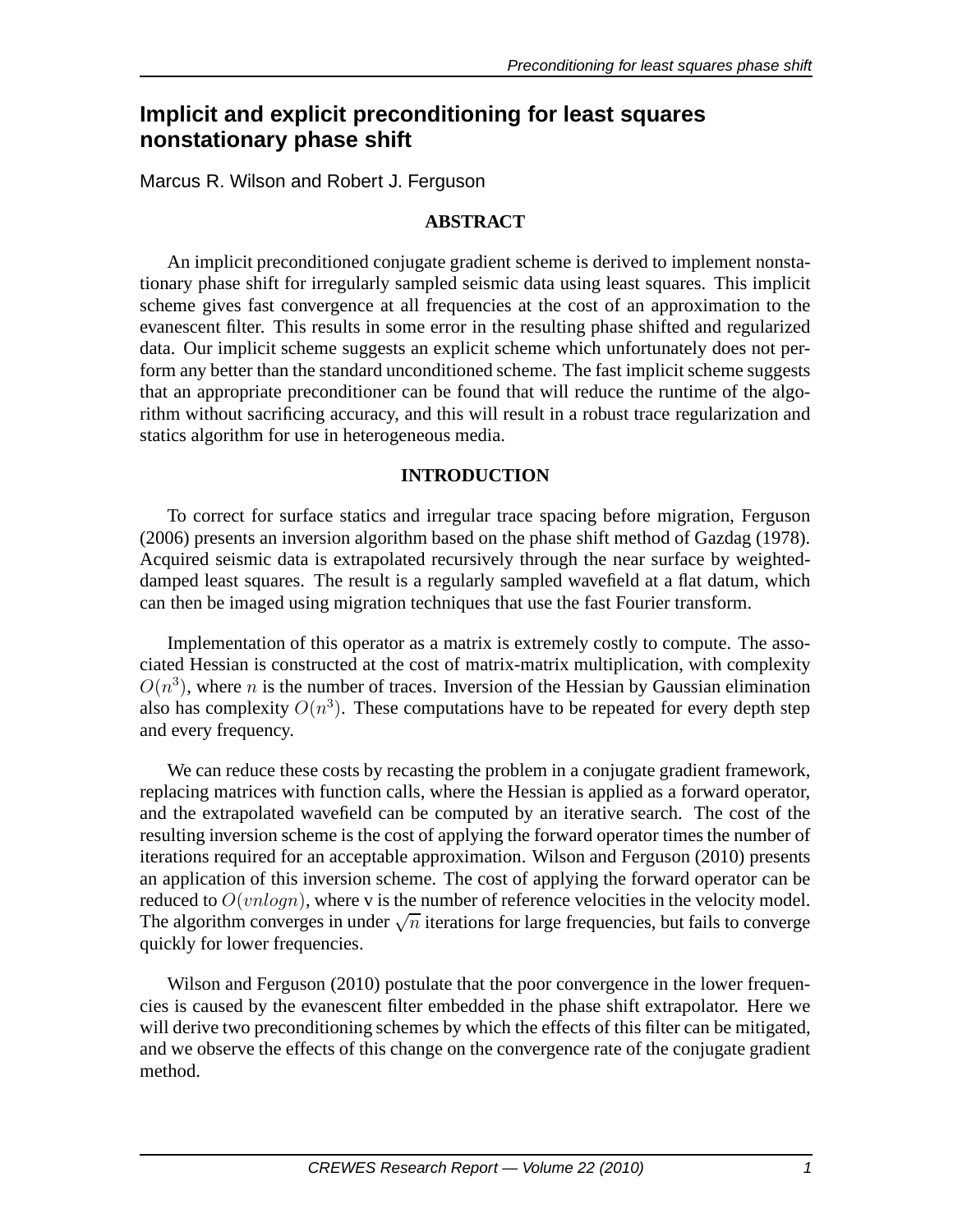### **THEORY**

A wave equation inversion for seismic data given by Ferguson (2006) simultaneously corrects for velocity variation in the near surface and irregular trace spacing using nonstationary phase shift operators. Here we discuss the development of these operators, and their applications to statics and trace regularization. We then build a framework by which to design preconditioning operators to improve the inversion of this operator by conjugate gradients.

### **Non-stationary Phase Shift Operators**

In a layered medium, the phase shift operator acts within a layer on a monochromatic wavefield  $\varphi_z$  at depth z by way of a spatial fast Fourier transform, followed by multiplication by an extrapolation function, then an inverse fast Fourier transform. Written as matrices, we have

$$
P_{\Delta z}(\varphi_z) = [IFT] [\alpha_{\Delta z}] [FT] \varphi_z.
$$
 (1)

Here  $[\alpha_{\Delta z}]$  is a diagonal matrix that applies the phase shift operator in the wavelike region, where  $\left| \frac{\omega}{v_z} \right|$  $\frac{\omega}{v_z}$   $\leq$   $|k_x|$ , and attenuates energy in the evanescent region, where  $|\frac{\omega}{v_z}|$  $\frac{\omega}{v_z}$  >  $|k_x|$ . The diagonal elements of  $[\alpha_{\Delta z}]$  are computed from the layer velocity  $v_z$  and the input wavenumber  $k_x$  using the formula,

$$
\alpha_{\Delta z}(k_x, v_z) = e^{i\Delta z k_z},\tag{2}
$$

where the wavenumber  $k_z$  must satisfy the dispersion relation,

$$
k_x^2 + k_z^2 = \left(\frac{\omega}{v_z}\right)^2,\tag{3}
$$

where  $v_z$  is the layer velocity. We can choose the sign of  $k_z$  so that the operator propagates the wavefield in the direction of  $\Delta z$  in the wavelike region, where  $\left|\frac{\omega}{v}\right|$  $\frac{|\omega|}{v} \leq |k_x|$ , and attenuates energy in the evanescent region, where  $\left|\frac{\omega}{v}\right|$  $|w_v| > |k_x|$ . These conditions are satisfied in Ferguson (2010), where  $k_z$  is given by,

$$
k_z = \text{Re}\left\{\sqrt{\left(\frac{\omega}{v}\right)^2 - k_x^2}\right\} + i\,\text{sgn}(\Delta z)\,\text{Im}\left\{\sqrt{\left(\frac{\omega}{v}\right)^2 - k_x^2}\right\}.\tag{4}
$$

To accommodate lateral velocity variation, we use a set of constant velocity windows, defined for a given reference velocity  $v_i$  by

$$
\Omega_j(x) = \begin{cases} 1 & \text{if } v(x) = v_j \\ 0 & \text{if } v(x) \neq v_j \end{cases},\tag{5}
$$

and the phase shift operator becomes

$$
P_{\Delta z}(\varphi_z) = \sum_j [\Omega]_j [IFT] [\alpha_{\Delta z}]_j [FT] \varphi_z.
$$
 (6)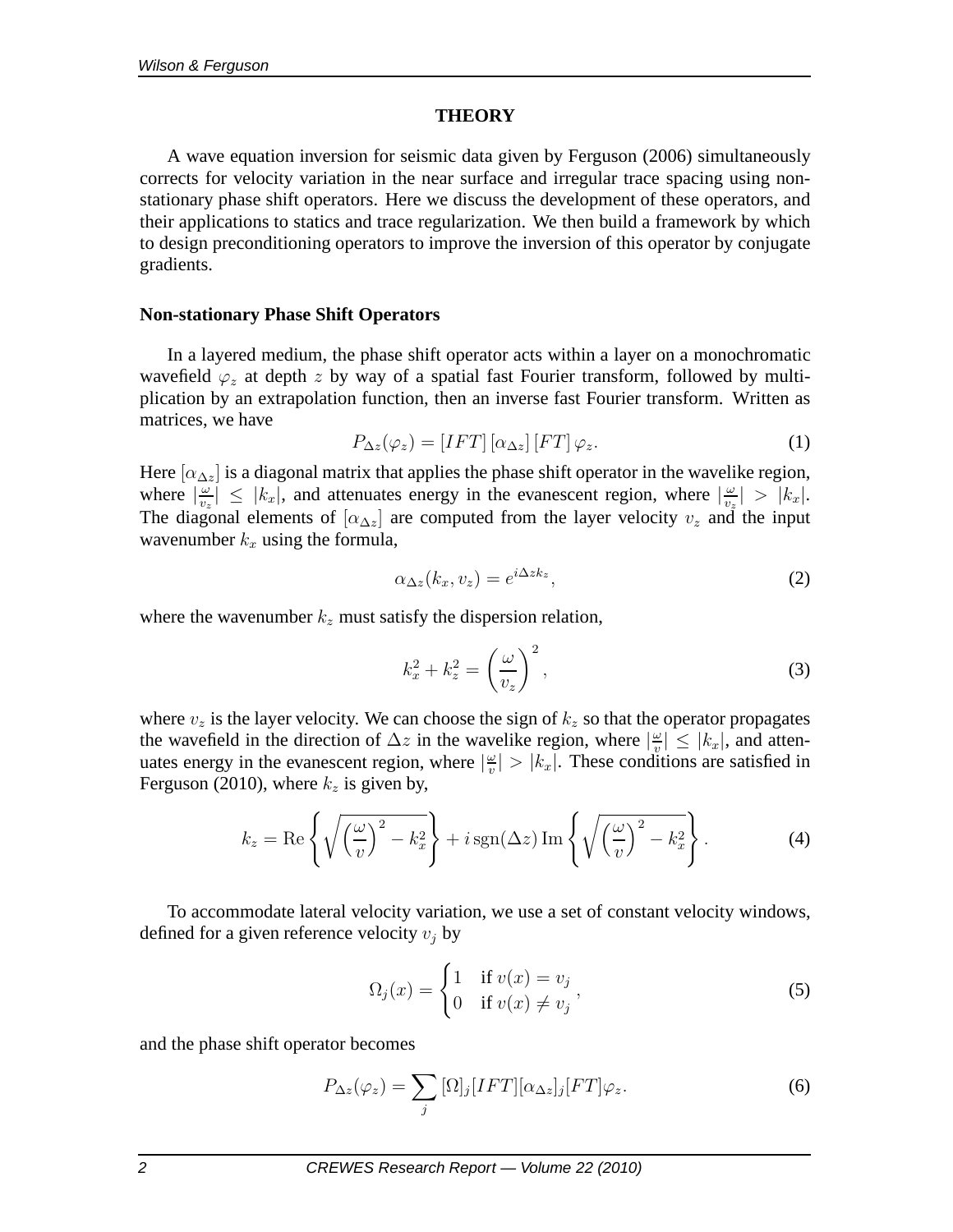# **Evanescent Filter**

The wavefield extrapolator  $\alpha_{\Delta z}$  can be factored into two parts: a complex exponential that performs the phase shift, and a negative real exponential, which acts as an evanescent filter. Wilson and Ferguson (2010) note that convergence of the least squares inversion of  $P_{\Delta z}$  was fast for high frequencies, and slow for low frequencies, where the data vector crosses into the evanescent region. It was postulated that this slow convergence was the result of the evanescent filter. To overcome this difficulty, we can factor the filter out of the least-squares Hessian. To that end, express  $\alpha_{\Delta z}$  as,

$$
\alpha_{\Delta z} = \exp(2\pi i \Delta z k_z)
$$
  
\n
$$
= \exp(2\pi i \Delta z \operatorname{Re}{k_z} - |\Delta z| \operatorname{Im}{k_z})
$$
  
\n
$$
= \exp(2\pi i \Delta z \operatorname{Re}{k_z}) \exp(-|\Delta z| \operatorname{Im}{k_z}).
$$
  
\n
$$
= \alpha_{\Delta z}^P \alpha_{\Delta z}^F.
$$
 (7)

So we can factor  $\alpha_{\Delta z}$  into two diagonal matrices, one that applies the phase shift, and one that applies the filter.

$$
[\alpha_{\Delta z}] = [\alpha_{\Delta z}^P][\alpha_{\Delta z}^F]
$$
\n(8)

Now if we alter each  $[\alpha_{\Delta z}^F]$  to filter with respect to the highest reference velocity, we can factor the matrix  $P_{\Delta z}$ .

$$
P_{\Delta z}(\varphi_z) = \sum_j [\Omega]_j [IFT] [\alpha_{\Delta z}^P] [\alpha_{\Delta z}^F] [FT] \varphi_z
$$
  

$$
= {\sum_j [\Omega]_j [IFT] [\alpha_{\Delta z}^P] } {\{[\alpha_{\Delta z}^F] [FT] \} \varphi_z}
$$
  

$$
= \bar{P}_{\Delta z} F \varphi_z
$$
 (9)

We can then factor the operator  $F$  out of the Hessian matrix, which results in a better conditioned system for our conjugate gradient framework.

### **Least Squares Minimization**

To correct for surface statics and irregular trace spacing, Ferguson (2006) models seismic data as follows: given a recorded wavefield  $\varphi_z$  at depth z, assume that  $\varphi_z$  =  $W_eP_{-\Delta z}\varphi_{z+\Delta z} + \eta$ , where  $P_{-\Delta z}$  is an upward phase shift, as in Equation 6,  $W_e$  is a weighting operator that models irregular trace spacing and topography, as in Reshef (1991), and  $\eta$ is an additive noise term. This is a mixed-determined linear system (Menke, 1989), so the least-squares approximation of  $\varphi_{z+\Delta z}$  can be recovered by solving the normal equations,

$$
P_{-\Delta z}^* W_e \varphi_z = \left[ P_{-\Delta z}^* W_e P_{-\Delta z} + \varepsilon W_m \right] \varphi_{z+\Delta z}.
$$
 (10)

Here  $P_{-\Delta z}^*$  is the adjoint of  $P_{-\Delta z}$ ,  $W_m$  is a smoothing operator, and  $\epsilon$  is a user parameter that controls the amount of smoothing. However, since we have  $P_{-\Delta z} = \overline{P}_{-\Delta z}F$ , we can write  $P_{-\Delta z}^* = F^* \overline{P}_{-\Delta z}^*$ , and our normal equations become,

$$
F^*\bar{P}^*_{-\Delta z}W_e\varphi_z = \left[F^*\bar{P}^*_{-\Delta z}W_e\bar{P}_{-\Delta z}F + \varepsilon W_m\right]\varphi_{z+\Delta z}.\tag{11}
$$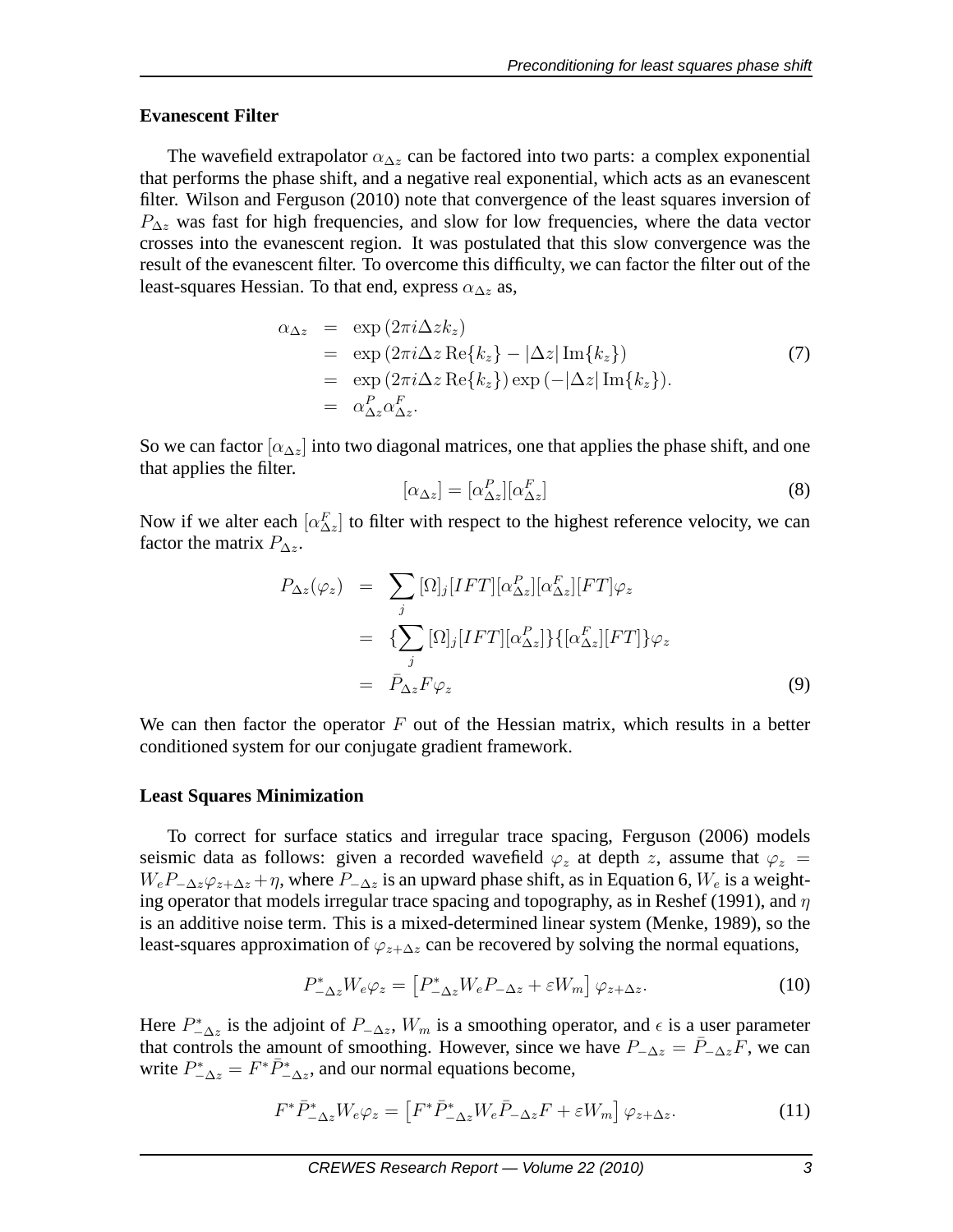Factoring out the  $F$ s and cancelling  $F^*$  on the right gives us,

$$
\bar{P}_{-\Delta z}^* W_e \varphi_z = \left[ \bar{P}_{-\Delta z}^* W_e \bar{P}_{-\Delta z} + \varepsilon (F^{-1})^* W_m F^{-1} \right] F \varphi_{z+\Delta z} \tag{12}
$$

Equation 12 can be solved for  $F\varphi_{z+\Delta z}$  by conjugate gradients, and the extrapolated wavefield can then be computed by inverting  $F$ , which is fast as  $F$  is just a diagonal operator followed by a fast Fourier transform.

# **Complexity**

Many techniques exist to solve linear systems, and the cost of solving the normal equations (Equation 10) will vary depending on the inversion method used. A summary of the complexities of various options can be found in Table 1 on page 5. Direct matrix methods such as Gaussian Elimination and LU Factorization are widely used due to their versatility and ease of use, but require explicit computation of the Hessian matrix, and generally carry the largest cost (Burden and Faires, 2001). When speed is desired, iterative methods can be used to seek an approximate solution with fewer computations.

For ease of notation, denote by  $H$  the Hessian operator on the right-hand side of Equation 10, and  $b$  the transformed wavefield vector on the left-hand side. The problem can then be written as a linear system given by,

$$
Hx = b,\tag{13}
$$

where we wish to compute the unknown vector x. To evaluate x by Gaussian Elimination, we would first need to compute the matrix form of  $H$ . The simplest way to do this is to first compute the matrix form of  $P_{-\Delta z}$ . For a survey with n trace locations, we compute  $P_{-\Delta z}$  by applying the phase shift operator to the columns of the  $n \times n$  identity matrix. The outputs would become the respective columns of  $P_{-\Delta z}$ . The cost of applying  $P_{-\Delta z}$  to a single column is  $\mathcal{O}(vn \log n)$ , where v is the number of different velocities found in our model at the current depth step (Ferguson and Margrave, 2002). Therefore, full evaluation of  $P_{-\Delta z}$ is  $\mathcal{O}(vn^2 \log n)$ . We can then take the adjoint of this matrix, and compute  $P_{-\Delta z}^* W_e P_{-\Delta z}$ by matrix-matrix multiplication, which is  $\mathcal{O}(n^3)$ .

To reduce this cost, Ferguson (2006) computes only a limited number of diagonals of the matrices for  $P_{-\Delta z}$  and  $\overline{P_{-\Delta z}^*}$ , and sets the remaining entries to zero. This can be done in  $\mathcal{O}(dn^2)$ , where d is the number of diagonals computed. Furthermore, multiplying two d-diagonal matrices together can be accomplished in  $\mathcal{O}(d^2n)$ . This constraint forces a dip limitation on the data can be handled, as we are asserting that the behaviour of a given point in space at one depth level cannot be affected by points in space at adjacent depth levels that are more than d spaces away.

We could eliminate the need for matrix-matrix multiplication here by applying the full Hessian operator to the columns of the identity matrix, which would reduce the total cost to *n* applications each of  $P_{-\Delta z}$  and its adjoint, plus *n* applications of the weight matrix, for a total complexity of  $\mathcal{O}(2vn^2 \log n + n^2)$ , or simply  $\mathcal{O}(vn^2 \log n)$ . Proceeding in this manner takes advantage of the fact that  $P_{-\Delta z}$  uses the fast Fourier transform, so applying  $P_{-\Delta z}$  is faster than matrix-vector multiplications for large enough values of n.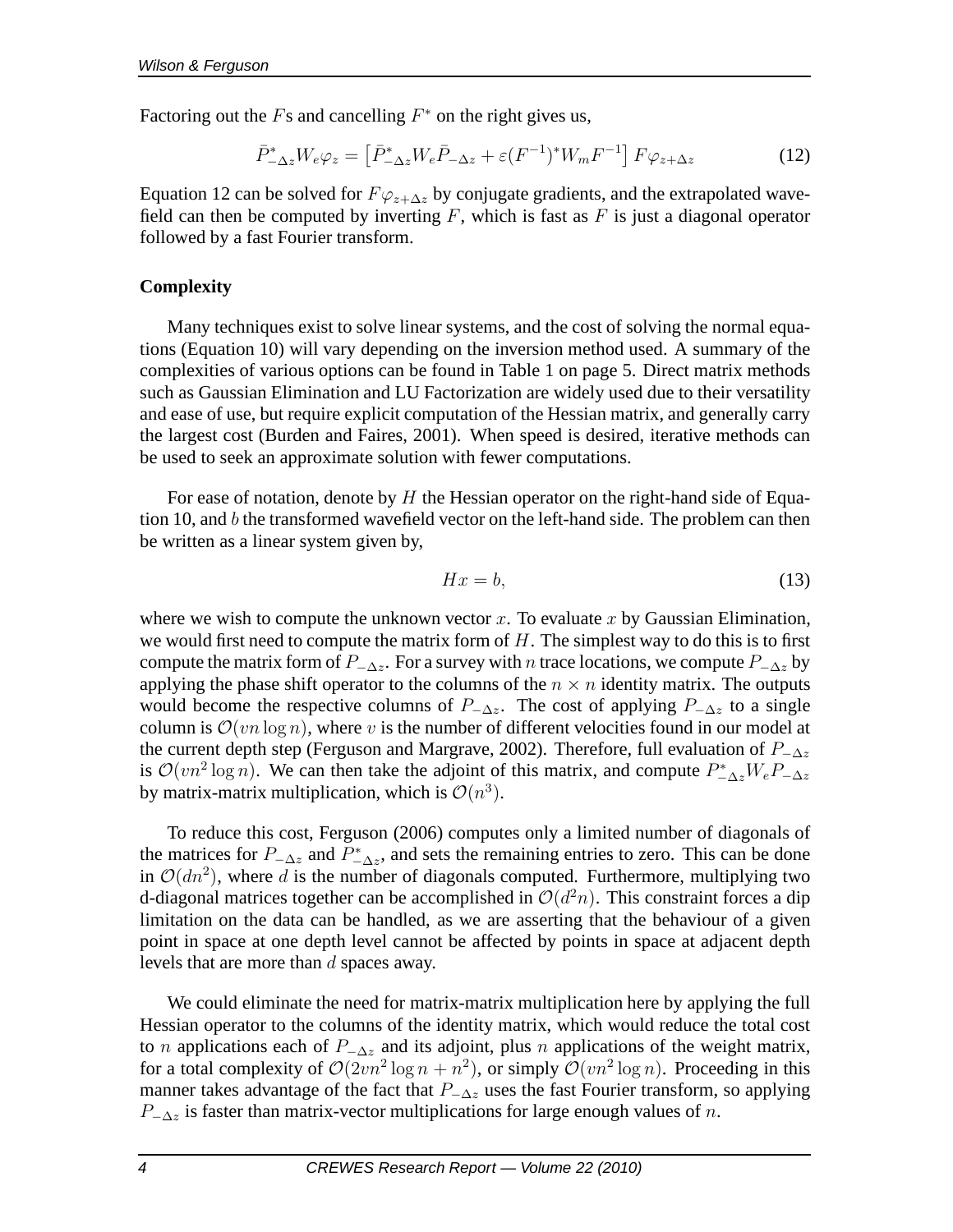| <b>Operation</b>            | <b>Type</b>          | <b>Algorithm</b>              | Complexity                         |
|-----------------------------|----------------------|-------------------------------|------------------------------------|
| <b>Hessian Construction</b> | Matrix               | Phase Shift function plus Ma- | $\mathcal{O}(n^3)$                 |
|                             |                      | trix Multiplication           |                                    |
|                             |                      | d-Diagonal Matrix Multipli-   | $\mathcal{O}(dn^2)$                |
|                             |                      | cation                        |                                    |
|                             |                      | <b>Full Hessian Function</b>  | $(vn^2 \log n)$                    |
|                             |                      | Series Approximation          | $\sqrt{n^2 \log n}$                |
|                             | Function Call        | <b>Prewritten Function</b>    | (′)<br>(0)                         |
| <b>Hessian Application</b>  | Matrix               | Matrix-Vector Multiplication  | $\mathcal{O}$<br>$\mathbf{N}(n^2)$ |
|                             | Function Call        | <b>Full Hessian Function</b>  | $(vn \log n)$<br>(′)               |
| Inversion                   | Matrix               | <b>Gaussian Elimination</b>   | $\mathcal{O}(n^3)$                 |
|                             |                      | LU Decomposition              | ″)<br>$(n^{3})$                    |
|                             |                      | <b>Conjugate Gradients</b>    | $(n)$ $n^2$ )                      |
|                             | <b>Function Call</b> | Conjugate Gradients           | n H(n)                             |

Table 1. Complexities of computational options for algorithm construction. Due to the variety of Hessian application types,  $H(n)$  is used to denote the complexity of the Hessian construction and application used. v is the number of distinct velocities in the model, and  $C(n)$  is the number of conjugate gradient iterations required for an acceptable approximation.

The complexity of computing and adding  $\varepsilon W_m$  varies with the choice of smoother, but can be chosen, as in Ferguson (2006) and Ferguson (2010), so that the cost is low compared to the previous steps, so we will assume the cost is negligible here. Finally, Gaussian Elimination itself is  $\mathcal{O}(n^3)$  (Cohn et al., 2005). Each of these steps occurs in sequence, so the total complexity of the method is equivalent to the most expensive step, which is  $\mathcal{O}(n^3)$ .

To further reduce the cost, Ferguson (2010) expresses the Hessian as the composition of the forward and adjoint operators, and derives a truncated Taylor series expansion to reduce the cost of computing the matrix form. Computation of the resulting approximate Hessian is  $\mathcal{O}(n^2 \log n)$ , which is independent of the number of different velocities present in the layer. Smith et al. (2009) replaces Gaussian Elimination with conjugate gradients to reduce the runtime of the inversion by a factor of 10, but the number of conjugate gradient iterations required is not specified, so an asymptotic runtime can not be derived.

# **Conjugate Gradients**

The conjugate gradient method is an iterative algorithm used to approximate a solution to a positive definite linear system of equations (Hestenes and Stiefel, 1952). In our case it can be used to recover the source wavefield  $\varphi_{z+\Delta z}$  from Equation 10. In contrast to direct matrix methods, the conjugate gradient algorithm uses an iterative search technique that can obviate the need to compute the Hessian matrix explicitly. This is desirable when an application of the operator is much faster than standard matrix-vector multiplication, as is the case in our algorithm.

To solve a linear system by conjugate gradients involves choosing an initial value  $x_0$ , and computing a residual vector  $r_0 = b - Hx_0$ . The cost of this step is dominated by the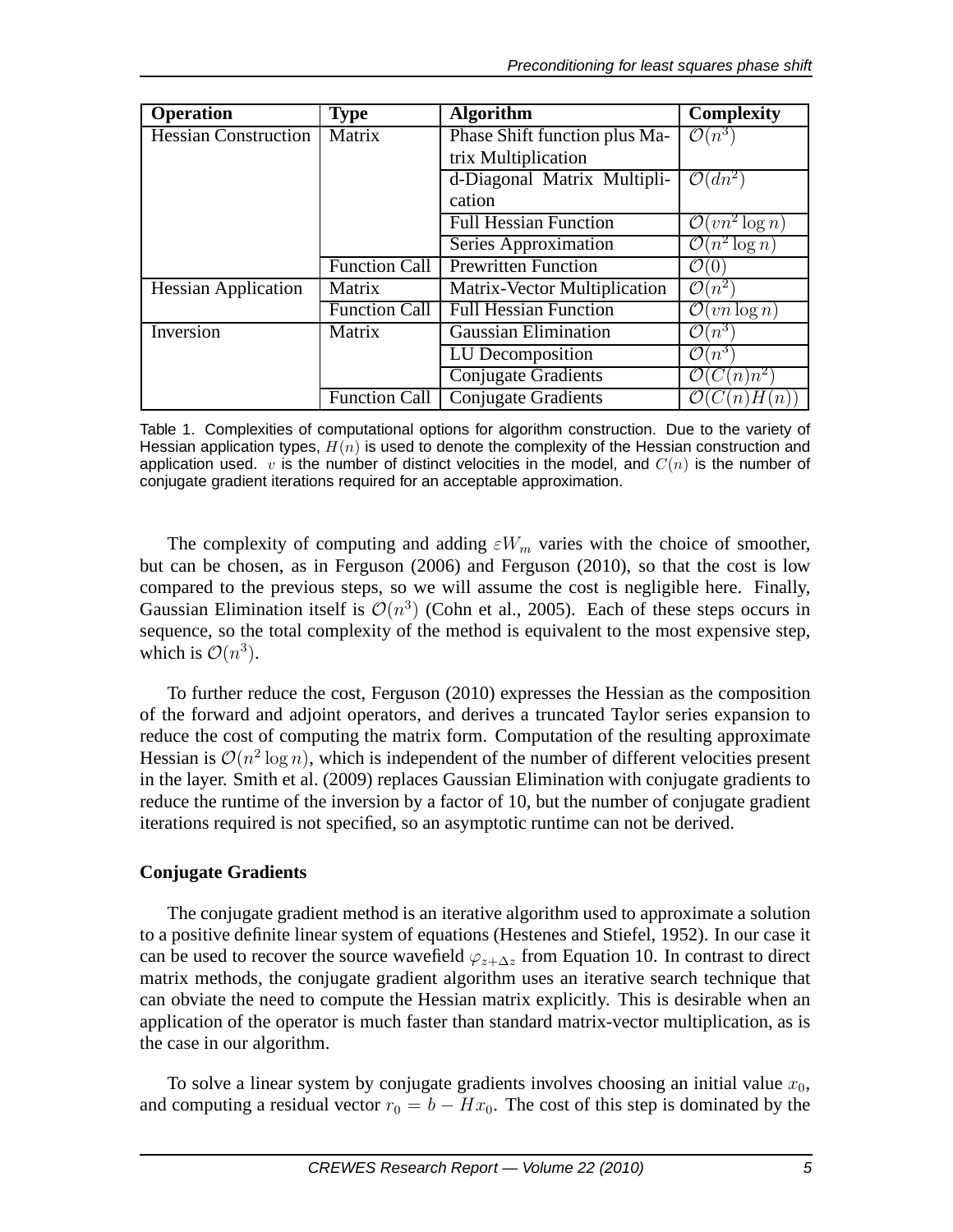cost of applying the operator H to  $x_0$ . This residual vector defines a search direction that we use to refine our guess. Subsequent iterations are similar, except the search directions are adjusted to take advantage of the positive definite structure of the operator  $H$ . For an  $n \times n$  matrix H, assuming perfect arithmetic, this method is guaranteed to produce an exact solution to the system after  $n$  iterations (Hestenes and Stiefel, 1952), and an acceptable approximation can be attained using machine arithmetic in fewer iterations if the matrix is well conditioned. In this case, we should be able to solve the matrix form of the system in  $\mathcal{O}(C(n)n^2)$ , and the functional form in  $\mathcal{O}(C(n)vn \log(n))$ , where  $C(n)$  is the number of conjugate gradient iterations required. This is a significant cost decrease when  $n$  is very large, and the number of reference velocities in the model is small.

If the system is particularly sensitive to rounding errors, this method might not find a solution to the system quickly, and may fail to find an acceptable approximation at all. We call such a system "ill conditioned." In fact, Wilson and Ferguson (2009) implements this algorithm with no preconditioning, and notes that the algorithm tends to converge quickly in the high frequencies, where no evanescent filter is applied, and very slowly or not at all in the lower frequencies. Such a system must first be preconditioned by selecting an invertible conditioning operator  $C$  so that the operator  $H_C$  given by

$$
H = CH_C C^*
$$
\n<sup>(14)</sup>

is better conditioned (Burden and Faires, 2001). Then we can apply conjugate gradients to solve an alternate system given by,

$$
H_C \varphi_C = \tilde{\varphi}_C,\tag{15}
$$

where  $\varphi_C = C^* \varphi$  and  $\tilde{\varphi}_C = C^{-1} \tilde{\varphi}$ , and compute  $(C^*)^{-1} \varphi_C$  to obtain the desired result.

### **Implicit Preconditioner**

Noting the similarities between Equation 14 and Equation 11 suggests a first choice of preconditioner. If we think of  $C$  has being factored out of the original operator on the left, and  $C^*$  as being factored out on the right, the factorization in Equation 11 immediately gives us

$$
H = [P_{-\Delta z}^* W_e P_{-\Delta z} + \varepsilon W_m]
$$
 (16)

$$
H_C = \left[ \bar{P}_{-\Delta z}^* W_e \bar{P}_{-\Delta z} + \varepsilon (F^{-1})^* W_m F^{-1} \right] \tag{17}
$$

$$
C = F^*.
$$
 (18)

Since H is our poorly conditioned system, the implication that  $H_C$  is better conditioned would lead us to try  $\overline{F}^*$  as a preconditioner, where  $\overline{F}^*$  is given by

$$
F^* = \left( [\alpha_{\Delta z}^F][FT] \right)^*
$$
  
= 
$$
[FT]^* [\alpha_{\Delta z}^F]^*
$$
  
= 
$$
[IFT][\alpha_{\Delta z}^F].
$$
 (19)

Noting that  $[FT]$  is unitary, and  $[\alpha_{\Delta z}^F]$  is diagonal and real valued, the inverse and inverse adjoints of  $F$  are simple to derive.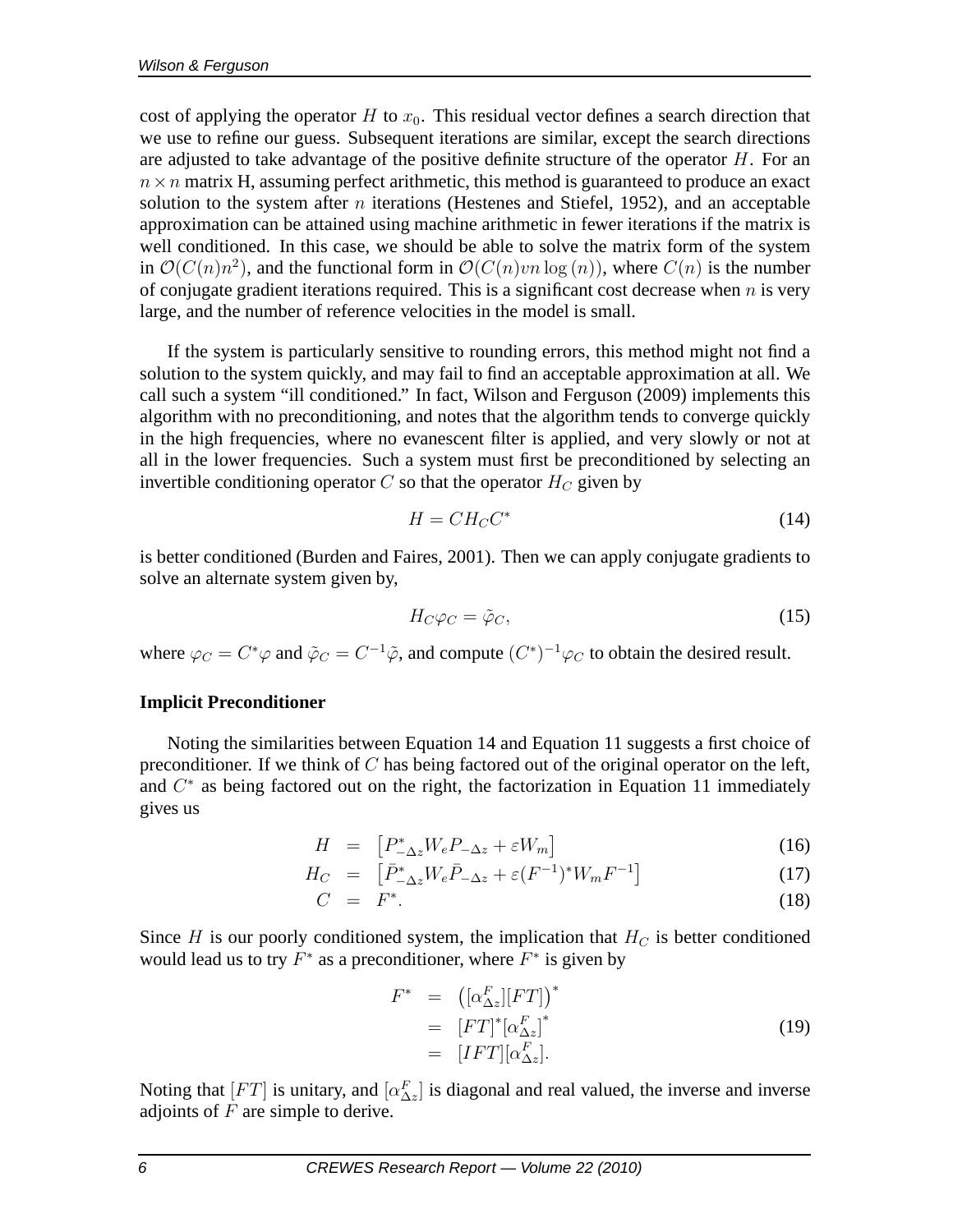As a result, we have an implicitly preconditioned inversion scheme that we can use to solve our problem. We simply construct the normal equations as usual, but using the transformed phase shift operator with no evanescent attenuation. Then we feed the resulting operator  $H_C$  and input data b into the standard conjugate gradient algorithm, which will return an approximation of  $Fx$ . Then we can derive the result of the original problem by applying  $F^{-1}$  to this approximation.

# **Explicit Preconditioner**

In order to derive the implicit scheme we were forced to make an approximation; we had to assume that all the phase shift symbols were acting with respect to the same velocity, so that each evanescent filter was the same. This introduces an error into the calculation that may cause undesirable artifacts in the result. However, the conjugate gradient algorithm can be adapted to handle preconditioning explicitly (Burden and Faires, 2001). To apply explicit preconditioning, we would pass the original operator  $H$ , along with the data vector b, and the preconditioning operator  $C = F^*$  into the algorithm. We expect to see a similar speedup to that of the implicit scheme here, without the artifacts created by the approximation.

# **EXAMPLES**

To test these preconditioners, we forward propagate a trace gather of 256 synthetic traces (Figure 1(b)) using the operator  $P_{\Delta z}$  defined in Equation 6 using the reference velocity model shown in Figure 1(a), and with  $\Delta z = -100$ m. A random noise term is added to the result, set to 40db below the signal level, and a random sample of 30% of the traces are set to zero. The transformed wavefield is shown in Figure 1(c). This data is then run through the inversion, first with no preconditioning, then using the implicit scheme, followed by the explicit scheme.

With no preconditioning, we can see in Figure  $2(a)$  that the wavefield is effectively recovered, with some artifacts arising where there were significant gaps in trace coverage, although missing traces were effectively interpolated. However we can see in Figure 2(c) that the inversion was slow, and failed to converge to an acceptable solution in the low frequencies. The residual error (Figure 2(d)) correlates with the convergence rates.

Using the implicit preconditioning scheme, we can see in Figure 3(a) that the wavefield is likewise effectively recovered, but some additional numerical error is introduced because of our approximation of the evanescent filter. However the convergence rate is dramatically improved, as the algorithm converged everywhere in under 30 iterations (Figure 3(c)). This is not as good as the 16 iterations implied by Burden and Faires (2001), but it remains to see how this number scales as  $n$  increases. The residual error is below the tolerance of 10<sup>-6</sup> that was allowed during the inversion.

We would expect that some of this improvement would carry over to the explicitly preconditioned scheme, but this was not the case. Convergence in the low frequencies was worse than that of the standard scheme (Figure 4(c)), and the residual error is much higher in the 20-50Hz range than either of the previous two schemes (Figure 4(d)). The image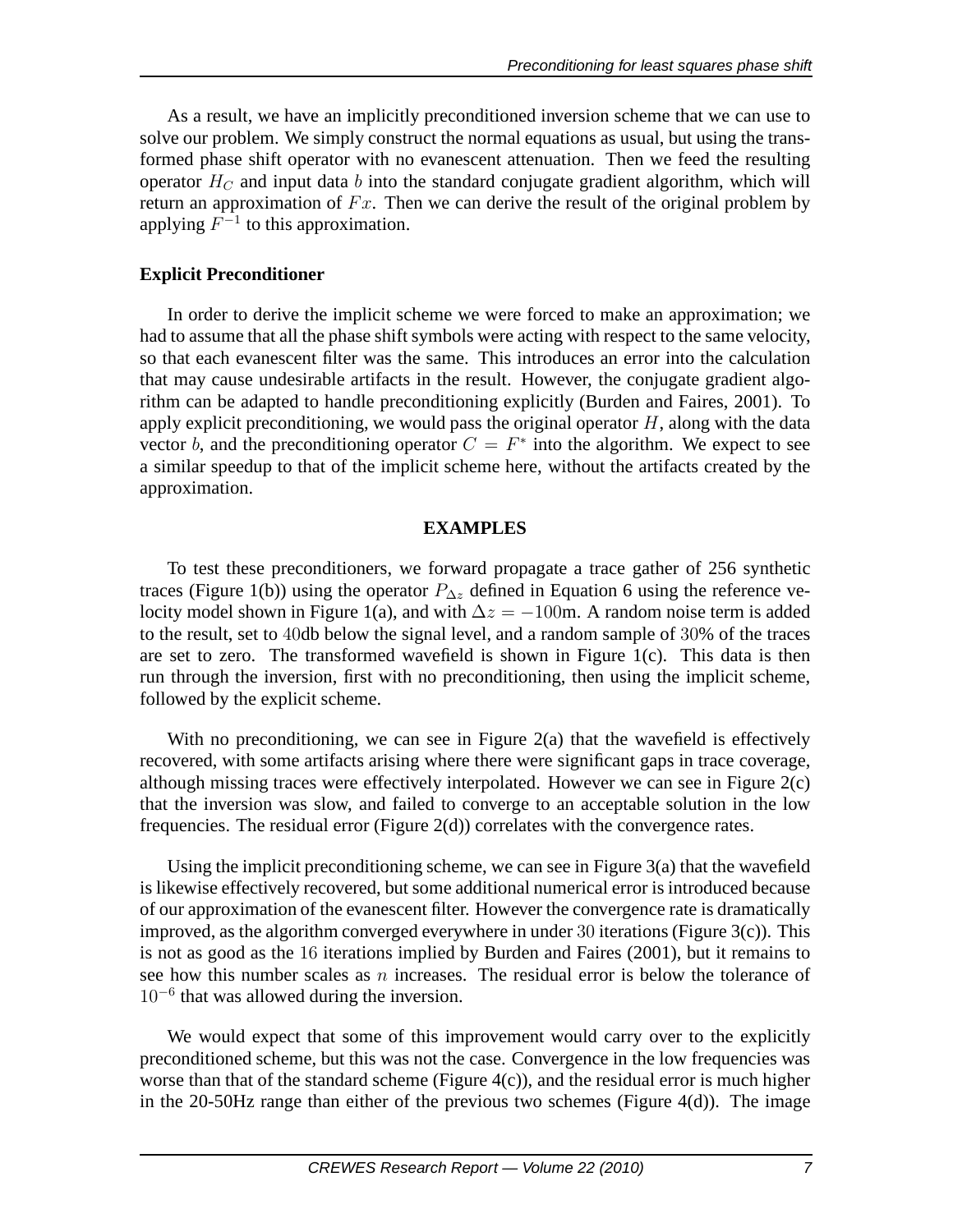quality of the recovered data is acceptable, however, and comparable to the standard and implicit schemes.

The fast convergence of the implicit scheme suggests that there is a choice of preconditioning operator that would improve convergence in the explicit scheme without damaging the accuracy of the solution, although the clear choice for this operator does not give us the results we want, and a better operator has yet to be determined. Such an operator would give us a robust method for performing trace regularization on seismic data that may be feasible for very large trace gathers.

#### **CONCLUSION**

We have demonstrated the possibility of a preconditioning operator that will make this algorithm run quickly and accurately on large trace gathers, although the exact nature of this operator has yet to be determined. The implicit scheme is much faster than the standard scheme, but requires us to make an approximation that causes artifacts in the resulting output wavefield. The explicit scheme failed to live up to the expectations generated by the implicit scheme, but other choices of preconditioner exist that have yet to be explored. The implicit scheme gives us a fast, although not very accurate, implementation of the statics and trace regularization method, that we could use to perform a large scale test of the algorithm, to see how the runtime scales with the size of the input.

#### **ACKNOWLEDGEMENTS**

The authors wish to thank the sponsors, faculty, staff and students of the Consortium for Research in Elastic Wave Exploration Seismology (CREWES), and the Natural Sciences and Engineering Research Council of Canada (NSERC, CRDPJ 379744-08) for their support of this work.

#### **REFERENCES**

- Burden, R., and Faires, J. D., 2001, Numerical Analysis: Brooks/Cole, 511 Forest Lodge Road, Pacific Grove, CA 93950 USA.
- Cohn, H., Kleinberg, R., Szegedy, B., and Umans, C., 2005, Group-theoretic algorithms for matrix multiplication, *in* FOCS '05: Proceedings of the 46th Annual IEEE Symposium on Foundations of Computer Science, IEEE Computer Society, Washington, DC, USA, 379–388.
- Ferguson, R. J., 2006, Regularization and datuming of seismic data by weighted, damped least squares: Geophysics, **71**, No. 5, U67–U76.
- Ferguson, R. J., 2010, Efficient simultaneous wave-equation statics and trace regularization by series approximation: Geophysics, **75**, No. 3, U19–U28.
- Ferguson, R. J., and Margrave, G. F., 2002, Prestack depth migration by symmetric nonstationary phase shift: Geophysics, **67**, No. 2, 594–603.
- Gazdag, J., 1978, Wave equation migration with the phase-shift method: Geophysics, **43**, No. 7, 1342–1351.
- Hestenes, M. R., and Stiefel, E., 1952, Methods of conjugate gradients for solving linear systems: Journal of Research of the National Bureau of Standards, **49**, No. 6.
- Menke, W., 1989, Geophysical Data Analysis: Academic Press, 525B Street, Suite 1900, San Diego, California 92101-4495.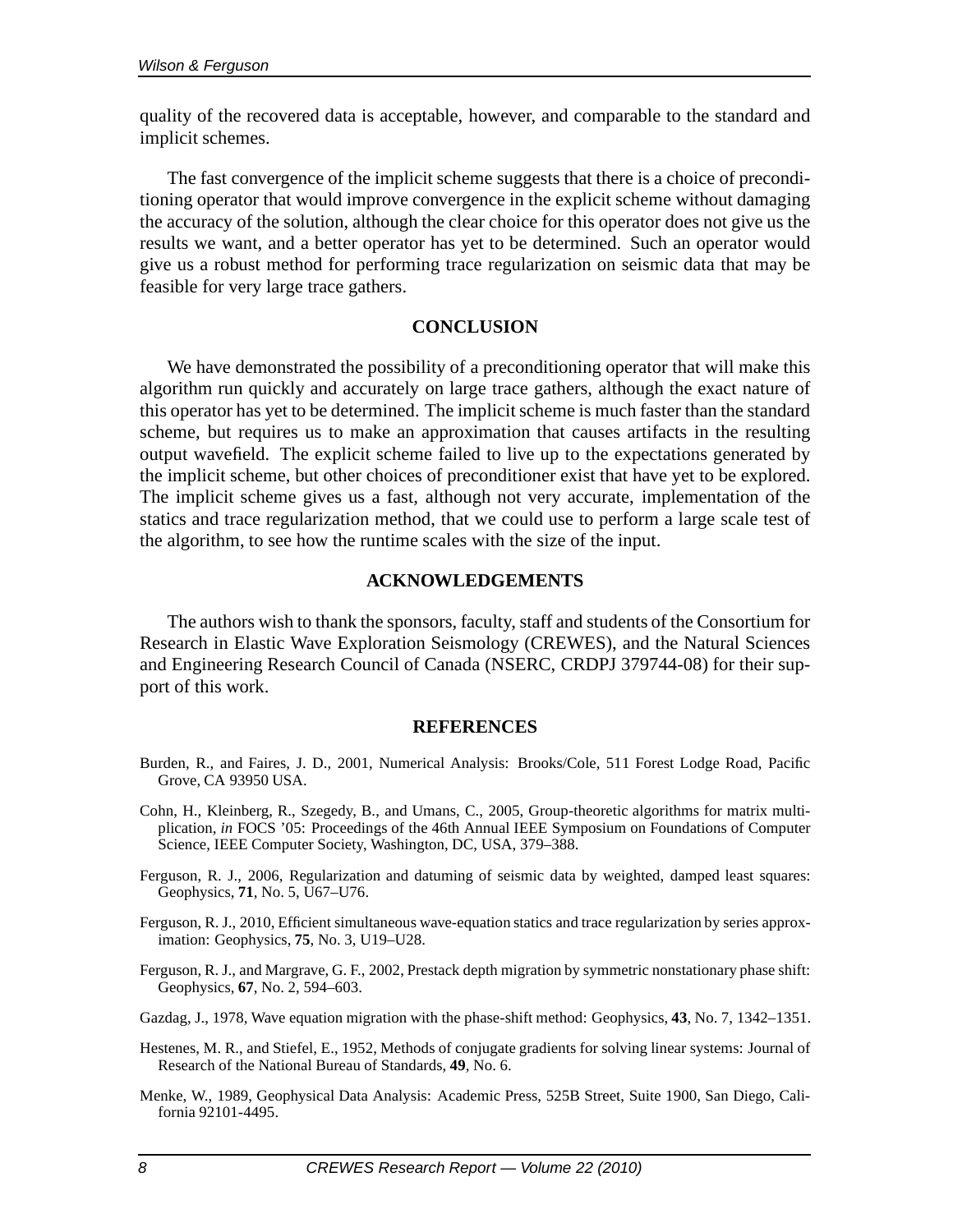- Reshef, M., 1991, Depth migration from irregular surfaces with depth extrapolation methods: Geophysics, **56**, No. 1, 119–122.
- Smith, D. R., Sen, M. K., and Ferguson, R. J., 2009, Optimized regularization and redatum by conjugate gradients: 71st EAGE Conference & Exhibition, **71**.
- Wilson, M. R., and Ferguson, R. J., 2009, Trace interpolation and elevation statics by conjugate gradients: CREWES Research Report, **21**.
- Wilson, M. R., and Ferguson, R. J., 2010, Trace interpolation and elevation statics by conjugate gradients: GeoCanada 2010 Conference Abstracts.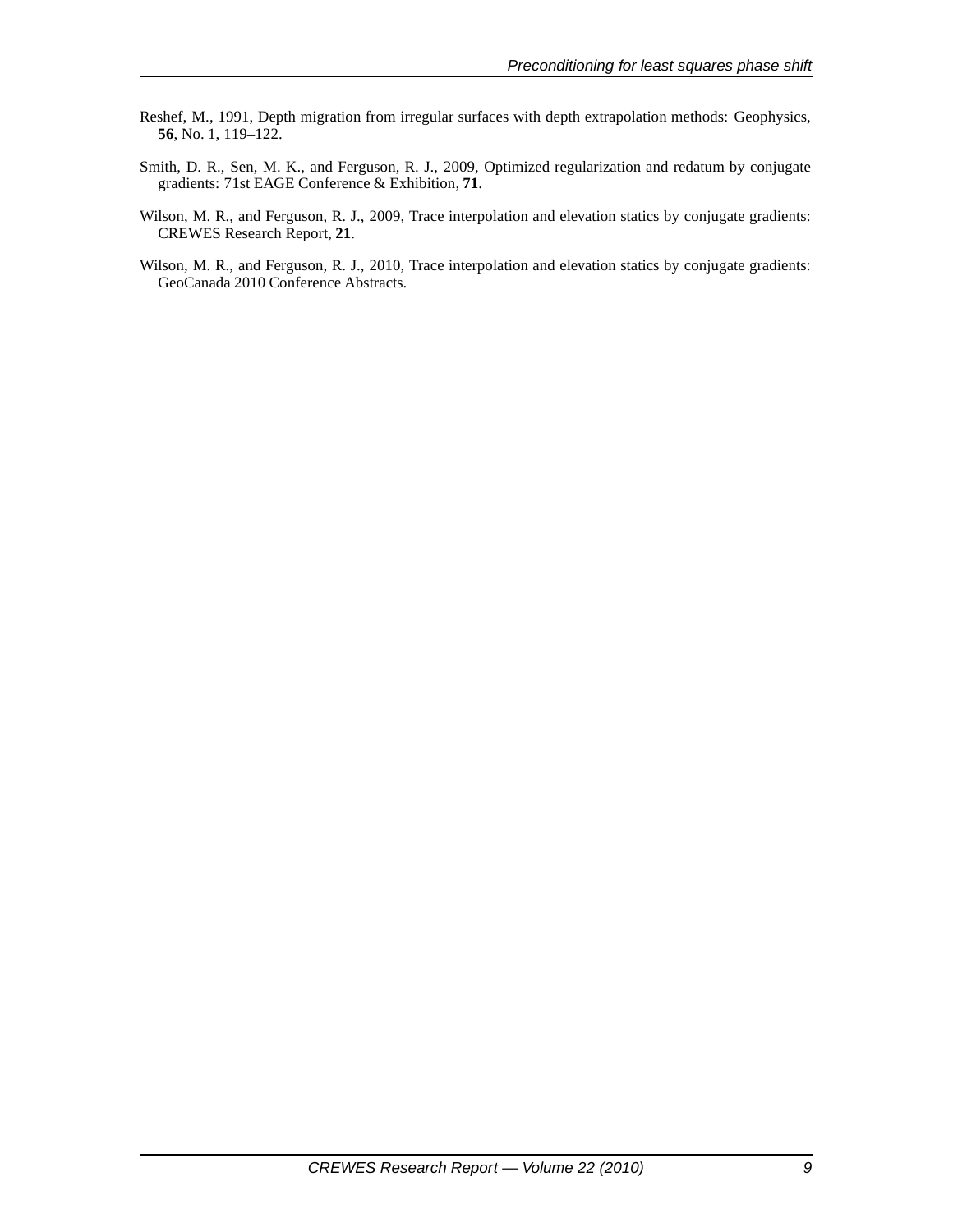

FIG. 1. (a) Laterally varying velocity model. (b) The unknown source wavefield. (c) Forward modelled synthetic data.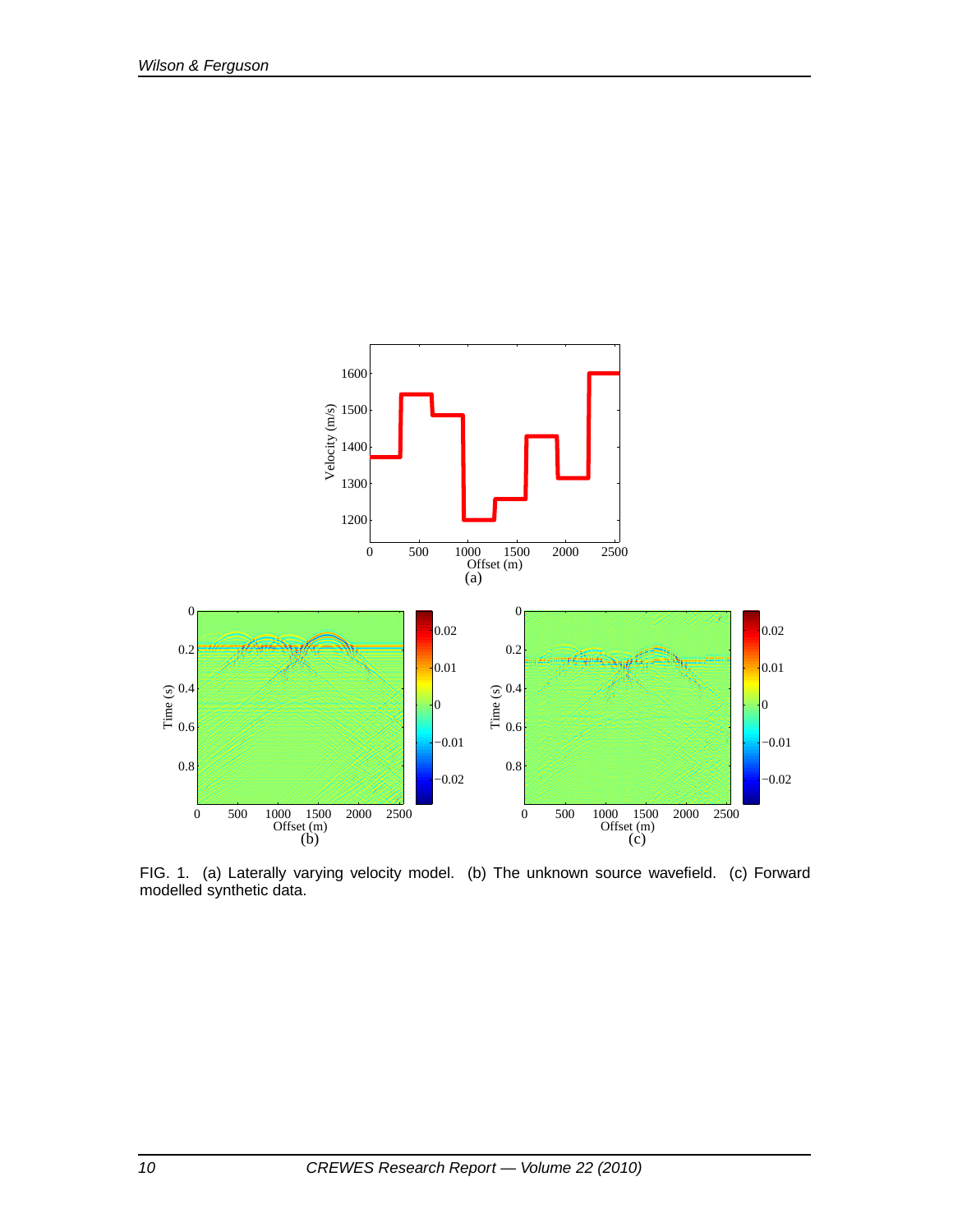

FIG. 2. Output for the nonpreconditioned scheme. (a) The recovered wavefield. (b) The difference between the recovered wavefield and the source. (c) The number of CG iterations required at each frequency. (d) The residual error of the output at each frequency.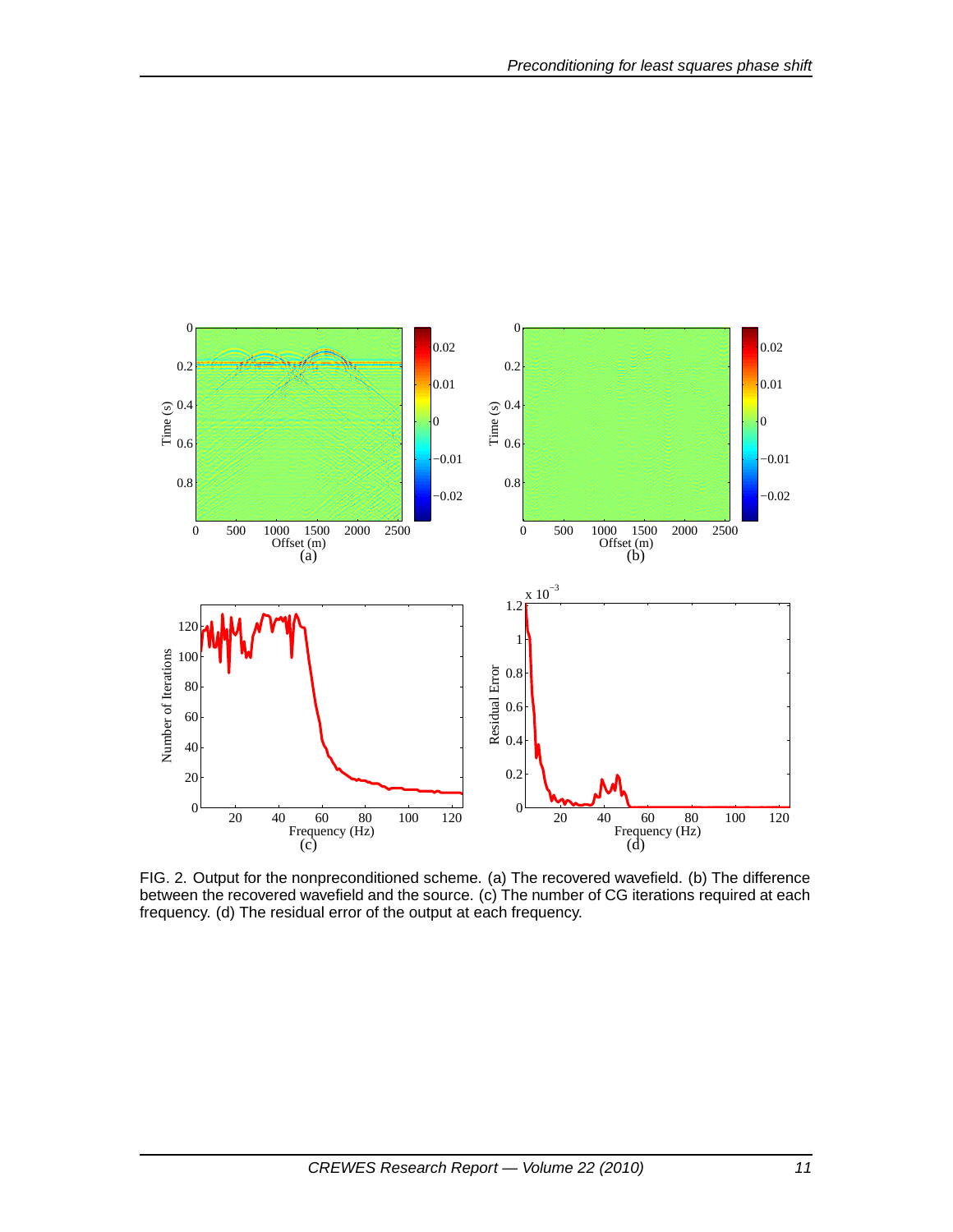

FIG. 3. Output for the implicit preconditioning scheme. (a) The recovered wavefield. (b) The difference between the recovered wavefield and the source. (c) The number of CG iterations required at each frequency. (d) The residual error of the output at each frequency.